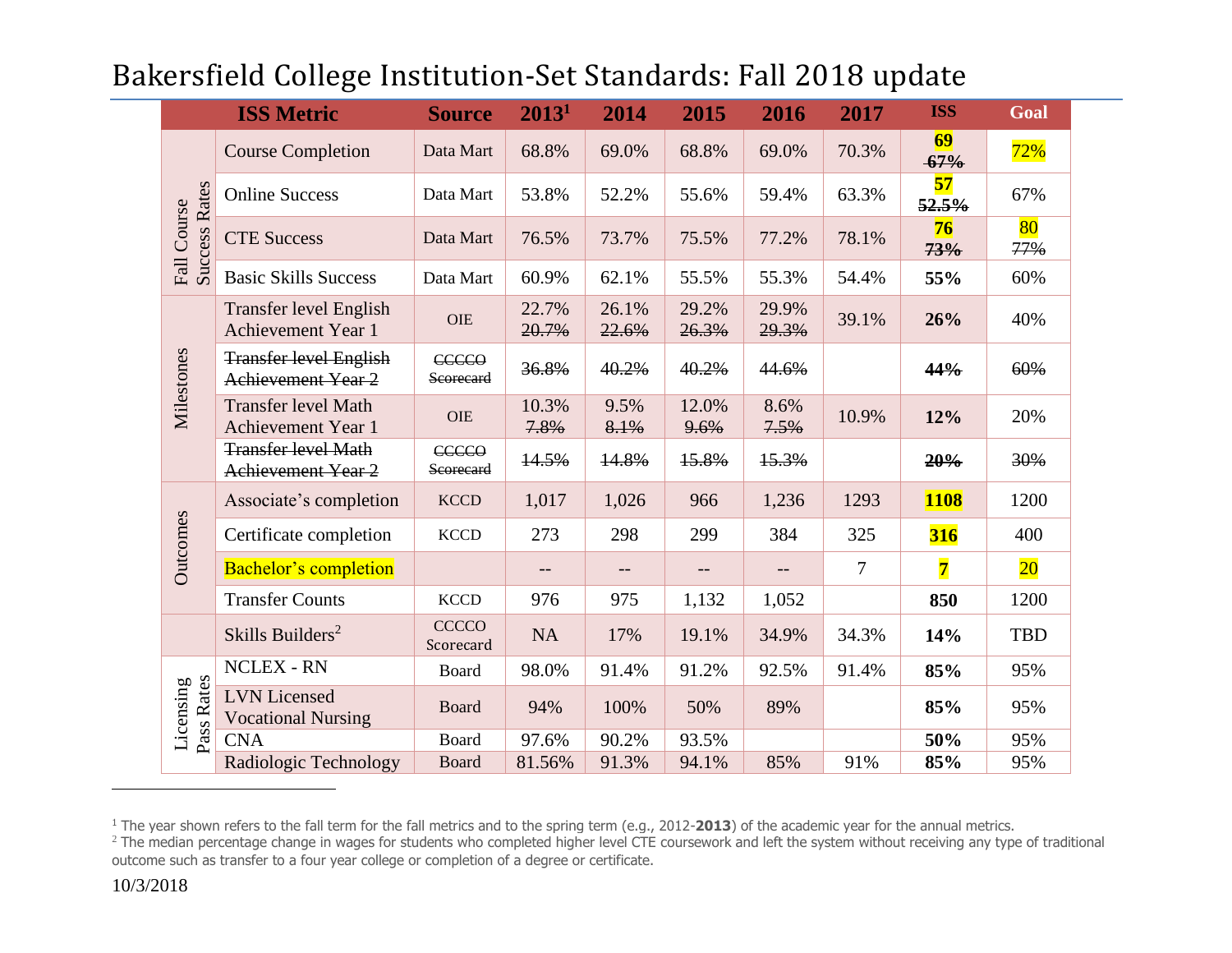|                            | Paramedic                      | Board            | 92%          | 100% | 94%                                               | 92.3% | 100%<br>85%                            |  |
|----------------------------|--------------------------------|------------------|--------------|------|---------------------------------------------------|-------|----------------------------------------|--|
| <b>Employment Rates</b>    |                                |                  | 2013<br>2014 |      | 2015<br><b>Institution-Set</b><br><b>Standard</b> |       | <b>Aspirational</b><br><b>Standard</b> |  |
|                            | <b>NCLEX - RN</b>              | RN-Web           | 88%          | 91%  | 96%                                               | 75%   | 96%                                    |  |
| <b>Job Placement Rates</b> | <b>LVN Nursing</b>             | LVN-Web          | 70%          | 89%  | 95%                                               | 75%   | 96%                                    |  |
|                            | <b>CNA</b>                     | Perkins/Datamart | 62%          | 68%  | 81%                                               | 60%   | 80%                                    |  |
|                            | Radiologic Technology          | Rad-tech Web     | 100%         | 100% | 100%                                              | 75%   | 100%                                   |  |
|                            | Paramedic                      | Web-page         | 76%          | 76%  | 71%                                               | 70%   | 80%                                    |  |
|                            | Accounting                     | Perkins/Datamart | 53%          | 71%  | 80%                                               | 60%   | 80%                                    |  |
|                            | Admin. of Justice              | Perkins/Datamart | 74%          | 71%  | 86%                                               | 60%   | 90%                                    |  |
|                            | <b>Automotive Technology</b>   | Perkins/Datamart | 60%          | 57%  | 78%                                               | 60%   | 75%                                    |  |
|                            | <b>Business &amp; Commerce</b> | Perkins/Datamart | 43%          | 61%  | 75%                                               | 60%   | 80%                                    |  |
|                            | Child Development              | Perkins/Datamart | 55%          | 62%  | 72%                                               | 55%   | 80%                                    |  |
|                            | Drafting                       | Perkins/Datamart | 69%          | 79%  | 77%                                               | 60%   | 75%                                    |  |
|                            | Electrical                     | Perkins/Datamart | 100%         | 100% | n/a                                               | 60%   | 80%                                    |  |
|                            | Electronics/Elec tech          | Perkins/Datamart | n/a          | 80%  | 76%                                               | 60%   | 80%                                    |  |
|                            | <b>Emergency Medical Tech</b>  | Perkins/Datamart | 68%          | 84%  | 82%                                               | 60%   | 80%                                    |  |
|                            | Fire Technology                | Perkins/Datamart | 79%          | 88%  | 60%                                               | 50%   | 80%                                    |  |
|                            | <b>Human Services</b>          | Perkins/Datamart | 59%          | 68%  | 73%                                               | 50%   | 75%                                    |  |
|                            | Machine Tool/ Shop             | Perkins/Datamart | 71%          | 61%  | 89%                                               | 60%   | 85%                                    |  |
|                            | <b>Welding and Cutting</b>     | Perkins/Datamart | 83%          | 82%  | 71%                                               | 60%   | 70%                                    |  |

# Bakersfield College Institution-Set Standards: Fall 2018 update